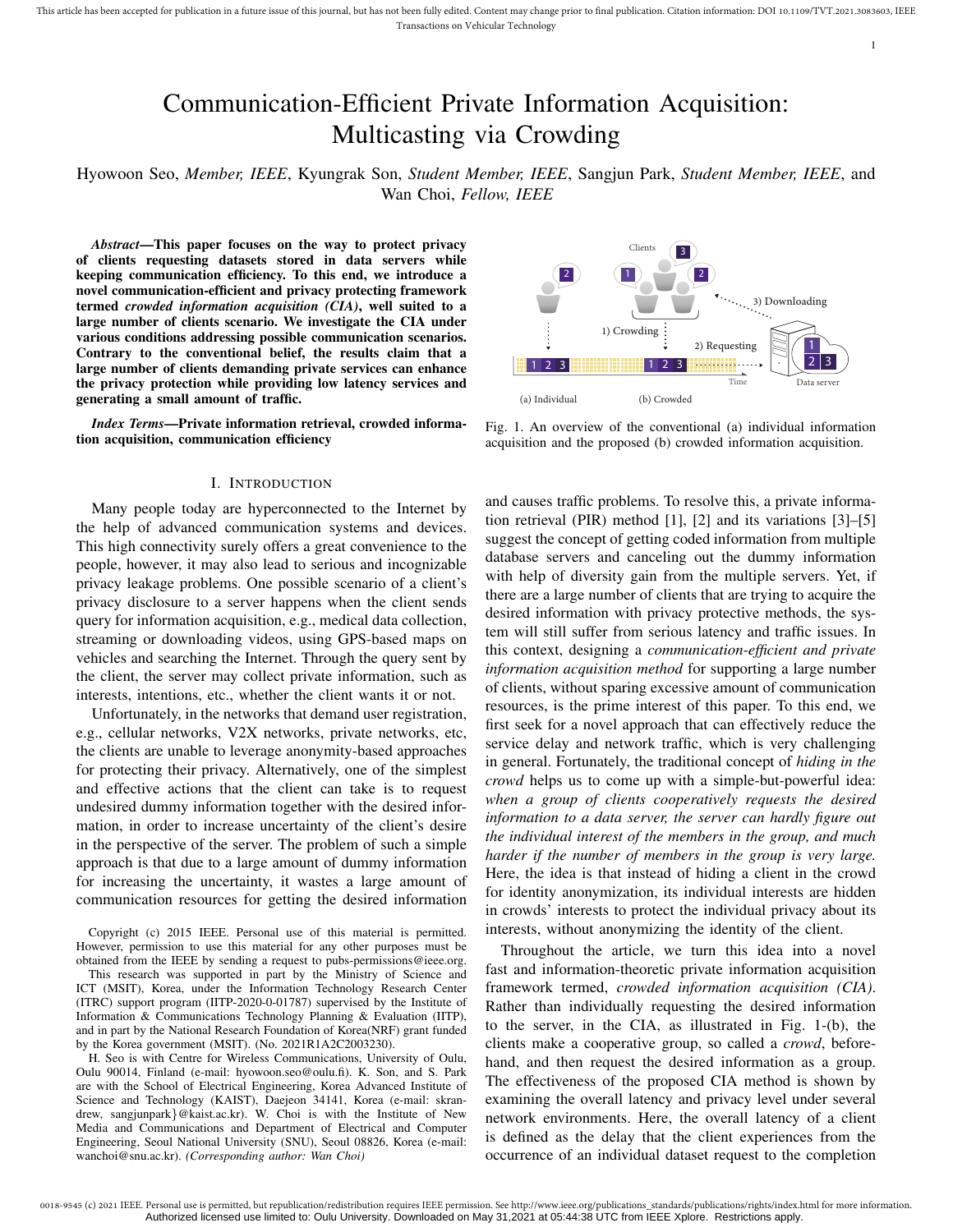of the desired dataset download while guaranteeing the privacy protection. We assume the system is running on the basis of time-division multiple access (TDMA) approach, so that the communication-efficiency can be tested by measuring the latency. The privacy level is an information-theoretic measure that describes how the proposed method is capable of protecting the client privacy. Compared to the conventional approach, referred to as individual information acquisition $<sup>1</sup>$ </sup> described in Fig. 1-(a), though it depends on the time overhead for making a crowd, we show that the CIA can retrieve the desired information faster while achieving a higher privacy level in the most of the cases. We also claim that the proposed method is especially communication-efficient compared to the conventional, when there are a large number of clients. The communication-efficiency of the proposed CIA is basically coming from the multicasting gain by reducing redundant information transmitted over the network, compared to the individual information acquisition served with unicasting.

#### II. SYSTEM MODEL

The network under study is composed of a data server and N clients, wherein the clients and server are communicating over wireless. We assume that the clients are located within a circular region of radius  $R$  and the distance between the center of the circular region and the data server is  $R_s > R$ . Consider that the server is storing  $K(\geq N)$  independent datasets, i.e.,  $\mathcal{D}_1, \ldots, \mathcal{D}_K$ , and clients are making requests for private dataset downloads. Here, the private download describes the case when the dataset download is done without giving a clue on the identity of the dataset to the server which tries to siphon off that identity from the client request.

#### *A. Communication Model*

All communications considered throughout the article are half-duplex and done in TDMA. Let  $H_{i,j}$  be the channel gain from one  $i \in \{s, 1, ..., N\}$  to another  $j \in \{s, 1, ..., N\}$ ,  $j \neq i$ , where s describes the data server and the numbers  $1, \ldots, N$  describe the client indices. The channel follows the complex normal distribution with zero mean and variance  $\sigma^2$  $(H_{i,j} \sim \mathcal{CN}(0, P))$ , where P is the transmission power. We assume that the channel gains are independently and identically distributed (i.i.d.) and channel reciprocity holds between any two endpoints, that is  $H_{i,j} = H_{j,i}$ . We define  $\epsilon$ -outage *transmission time* to describe the successful transmission time in fading channels in a stochastic manner. Note that the data server only transmits datasets of size  $M_s$  and clients only transmit request/coordination messages of size  $M_c \ll M_s$ , and moreover, transmission power used at the server  $P_s$  is relatively larger than that used at the clients  $P_c < P_s$  in general. Hence, we define two different  $\epsilon$ -outage transmission times  $\tau_{\epsilon,s}$  and  $\tau_{\epsilon,c}$  for the server and clients, respectively.

Assuming a block fading model, where the target transmission time is shorter than the channel coherence time, and thus the channel stays unchanged during the target transmission time, we define  $\tau_{\epsilon,s}$  as the minimum  $\tau$  such that

$$
\Pr\left[\frac{M_s}{W_s \log_2\left(1 + \frac{|H_{s,i}|^2}{P_n R_i^{\alpha}}\right)} \ge \tau\right] \le \epsilon,\tag{1}
$$

for all  $i \in \{1, \ldots, N\}$ , where  $R_i$  denotes the distance between the server and the user i,  $\alpha$  is the path-loss exponent,  $P_s$  is the transmission power of the server,  $W_s$  is the bandwidth used by the server and the channel is assumed to experience an additive white Gaussian noise (AWGN) with zero mean and variance  $P_n$ . From (1) and the cumulative distribution function (c.d.f.) of the exponential distribution, we have

$$
\Pr\left[|H_{s,i}|^2 \le h_i\right] = 1 - e^{-\frac{h_i}{P_s}} \le \epsilon,\tag{2}
$$

where  $h_i = \left(2^{M_s/(W_s \tau)} - 1\right) P_n R_i^{\alpha}$ . Since  $R_i \le R_s + R$ , for all  $i \in \{1, \ldots, N\}$ , and from (1) and (2),  $\tau$  can be bounded as

$$
\tau \ge \frac{M_s}{W_s \log_2 \left(1 - \frac{P_s}{P_n (R_s + R)^\alpha} \log \left(1 - \epsilon\right)\right)}.\tag{3}
$$

From the definition, we take the minimum  $\tau$  as the  $\epsilon$ -outage target transmission time of each dataset from the server to the client as  $\tau_{\epsilon,s} = \frac{M_s}{W_s \log_2(1 - \frac{P_s}{P_n(R_s + R)^\alpha} \log(1-\epsilon))}$ . Similarly we define the  $\epsilon$ -outage target transmission time of a client as  $\tau_{\epsilon,c} = \frac{M_c}{W_c \log_2\left(1 - \frac{P_c}{P_n(2R)\alpha} \log(1 - \epsilon)\right)}$ , where  $W_c$  is the bandwidth leveraged for transmission at a client. For the failed transmissions, we suppose that the transmitter compensates for them by retransmissions, where the average transmission time of the server until successful transmission is  $\bar{\tau}_s = \tau_{\epsilon,s}/(1-\epsilon)$ by using the mean of geometric random variables. Similarly, the average transmission time of a client is  $\bar{\tau}_c = \tau_{\epsilon,c}/(1 - \epsilon)$ .

## *B. Privacy Model*

We focus on the information-theoretic definition of privacy [1] and its variation throughout the article. In the following  $I(A; B)$  denotes the mutual information between variables A and  $B$ , and  $H(A)$  denotes the information-theoretic entropy of A. Supposing  $\mathcal{D}_k$  is requested to the server by a client with a query Q and k drawn uniformly over  $\{1, \ldots, K\}$ , we say that the privacy of the client is perfectly protected when the mutual information is zero such that

$$
I(k; \mathcal{Q}) = 0. \tag{4}
$$

This perfect privacy, however, is dependent on the cardinality of the set  $\{1, \ldots, K\}$ , which means that the perfect privacy is harder to achieve when  $K$  becomes larger. Therefore, in this paper, we define a *privacy level* Π in terms of the conditional entropy that measures the uncertainty of the requested dataset's identity with given query

$$
\Pi \triangleq H(k \, | \, \mathcal{Q}).\tag{5}
$$

Notice that the perfect privacy is achieved when  $\Pi = H(k)$ , i.e.,  $\Pi = \log_2 K$  bits, thereby achieving (4), and identity of requested dataset is disclosed when  $\Pi = 0$ , which illustrates that there exists no more uncertainty on  $k$ .

<sup>&</sup>lt;sup>1</sup>The individual information acquisition considered as a benchmark in this paper can be seen as the special case of the private information acquisition [1] with a single database server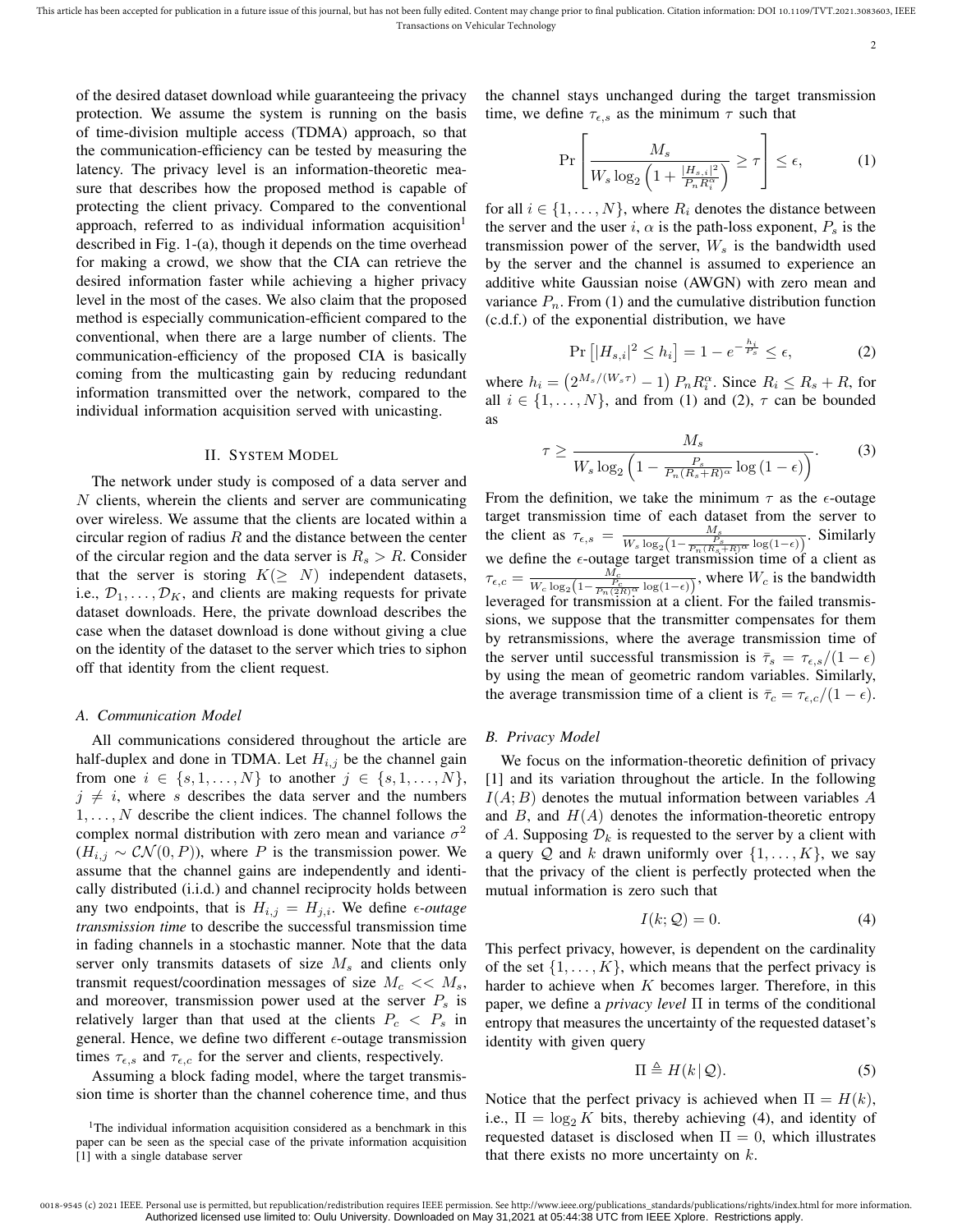## III. CROWDED INFORMATION ACQUISITION

In this section, we propose and investigate *crowded information acquisition (CIA)*. The core of the CIA is to aggregate a sufficiently large number of individual dataset requests, and then make a group-wise request for downloading datasets via multicasting. To be specific, the proposed method for the client privacy protection is basically composed of the following three step procedure (see Fig. 1):

(1) Crowding - The crowding is a process of aggregating the dataset requests generated by individual clients. To do this, the clients form a decentralized network and go through process of exchanging the requests. For coordination over a decentralized network, suppose the number of clients N is known to the clients and consider the slotted-ALOHA protocol, which can coordinate the clients to have consensual dataset requests within  $\mathcal{O}(N)$  time slots  $(\tau_{\epsilon,c})$ . Note that the medium access control (MAC) protocols such as slotted-ALOHA can be seen as a solution to the wireless leader (requesting client) election problem. Thus, after  $N$  rounds of leader election without replacement,  $N$  clients have consensual dataset requests. Furthermore, though the client network is decentralized, it is resilient against faulty nodes since the message exchange is done over wireless and every client is aware of the others' requests [6], [7].

(2) Crowded Requesting - The first client who initiated the crowding<sup>2</sup> sends a query that incorporates consensual datasets which are agreed on downloading by the crowd. In addition, the identities of the members are sent as long as the server only serves registered clients, however, doing this still does not hinder individual request privacy protection.

(3) Crowded Downloading - Third, the server sends the series of requested datasets via multicasting over a shared channel to the members in the crowd.

Therefore, the latency of the CIA incorporates the time required for the three steps, i.e., crowding (*coordination*)  $T_1$ , crowded dataset requesting  $(\text{uplink})$   $T_2$ , and crowded dataset downloading (*downlink*)  $T_3$ . Overall, the latency for a client in the crowd to obtain the desired dataset is

$$
T_o = T_1 + T_2 + T_3. \tag{6}
$$

## *A. No Privacy Requirement between Members*

Now we demonstrate the advantage of the proposed CIA for protecting client privacy. To clearly show the profit of the proposed method, we first consider a scenario where the clients do not have antipathy against disclosing the desired datasets to the other members. Consider  $N$  clients, each desiring one of the datasets from the server. Instead of individually requesting the desired datasets, the clients first make a crowd of size N, which is a group of clients that will request the desired datasets together. As aforementioned, the crowding is done by cooperatively exchanging the ind of the desired datasets in advance of requesting and downloading the desired datasets. Based on the slotted-ALOHA approach, the coordination of

a crowd of size N is done within  $T_1^{(a)} = CN\tau_{\epsilon,c}$ , for some constant C. Normally for a vanilla slotted-ALOHA it is known that  $C = e$  for sufficiently large N.

After the aggregation, the crowd requests for dataset download. Note if each client uniformly selects  $m \leq K$  indices over the index set  $\{1, \ldots, K\}$  without replacement, where the selections are independent between the clients, then the number of distinct indices chosen by the clients  $X_m$  is distributed according to the shifted binomial distribution with probability mass function (p.m.f.)

$$
\Pr[X_m = x] = \binom{K-m}{x-m} (1 - p_m)^{x-m} p_m^{K-x},\tag{7}
$$

where  $p_m = (1 - \frac{m}{K})^{N-1}$ , for a positive integer  $x \ge m$ . Since  $m = 1$  in this case, we express the number of the collected distinct dataset indices as  $X_1$ , which follows the p.m.f. in (7) with  $m = 1$ . From the assumption that the size of the query size increases in proportion to the number of requesting datasets, it takes  $T_2^{(a)} = X_1 \tau_{\epsilon,c}$  for delivering the query to the server.

Upon receiving the request message, the sever multicasts the requested datasets to the clients. Depending on the order of multicasting, the time when a client gets its desired dataset will vary. Thus, we consider the worst case, when the desired dataset comes the latest among all the other requested dataset. Then, it takes  $T_3^{(a)} = X_1 \tau_{\epsilon,s}$  for the desired dataset download. As a result, we have following proposition.

Proposition 1. *The overall latency the CIA for a client in the crowd of* N *clients to achieve the privacy level*  $\Pi^{(a)} = \log_2 X_1$ *against the server can be expressed as*

$$
T_o^{(a)} = (CN + X_1)\tau_{\epsilon,c} + X_1\tau_{\epsilon,s},\tag{8}
$$

*for some constant* C > 0*. Moreover, the average overall latency, with respect to* X<sup>1</sup> *and considering retransmissions, is*

$$
\mathsf{E}[T_o^{(a)}] = (CN + g(1))\bar{\tau}_c + g(1)\bar{\tau}_s,\tag{9}
$$

*while the average privacy level against the server can be approximately expressed by using big-O notation as*

$$
\mathsf{E}[\Pi^{(a)}] = \log_2(g(1)) - \frac{(g(1) - 1)p_1}{2g(1)^2 \log_e 2} + \mathcal{O}(K^{-2}), \quad (10)
$$

*where*  $g(m) = m + (K - m)(1 - p_m)$ .

*Proof:* The equation (9) can be readily derived from the average of binomial distribution, and (10) is from the Taylor expansion of  $\log_2 X_1$ .

From Proposition 1, it can be seen that as the number of members in the crowd  $N$  increases, the average achievable privacy level against the server increases. Also note that if all the datasets desired by the members are distinct, the CIA can achieve the privacy level of  $\Pi^{(a)} = \log_2 N$  and only a single dataset download is required per each client. Therefore, the proposed method is especially effective in the information acquisition scenarios with a large number of clients in the crowd.

<sup>&</sup>lt;sup>2</sup>It is reasonable for the initiator to send the group message, since with high probability, the initiator spent less transmission power among the others that went through the multiple rounds of leader election in the crowding phase.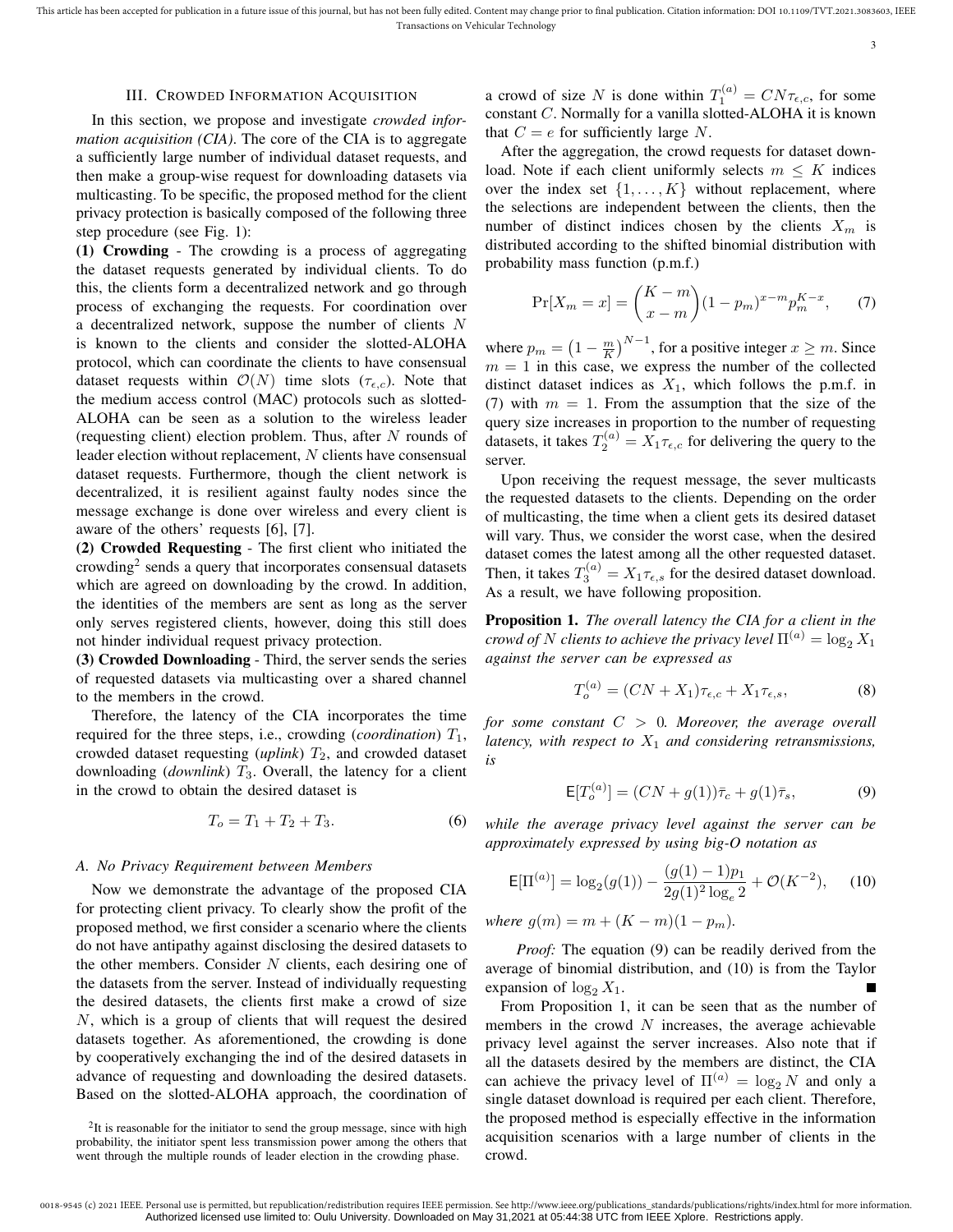#### *B. Given Privacy Requirement Against Server*

In the mean time, consider the case when each client has a privacy level requirement  $\Pi^*$  against the server. Depending on the diversity of the collected indices of the desired datasets during the crowding, the CIA can select one among two predefined strategies. If the number of collected distinct dataset indices  $X_1$  desired by clients, distributed according to (7) with  $k = 1$ , is sufficiently large so that  $\Pi^* \leq \log_2 X_1$ , the crowd can follow the same process as done in Sec. III-A. On the other hand, if  $\Pi^* > \log_2 X_1$ ,  $2^{\Pi^*} - X_1$  more datasets must be requested in addition to the desired datasets to satisfy the privacy requirement.

Remark 1. *The overall latency of the CIA for a client in the crowd of* N *clients with given privacy level requirement* Π<sup>∗</sup> *against the server is*

$$
T_o^{(b)} = \begin{cases} (8), & \Pi^* \le \log_2 X_1, \\ (CN + 2^{\Pi^*})\tau_{\epsilon,c} + 2^{\Pi^*} \tau_{\epsilon,s}, & \Pi^* > \log_2 X_1. \end{cases}
$$
 (11)

*for some constant*  $C > 0$ *.* 

Note that the overall latency  $T_o^{(b)}$  averaged over  $X_1$  for given condition  $\Pi^* \leq \log_2 X_1$  is the same as (9). Moreover, the probability of having the condition  $\Pi^* \leq \log_2 X_1$  can be simply expressed as

$$
\Pr[\Pi^* \le \log_2 X_1] = \sum_{x=2^{\Pi^*}}^{K} \binom{K-1}{x-1} p_1^{K-x} (1-p_1)^{x-1}.
$$
 (12)

#### *C. Given Privacy Requirement Between Members*

For a general network, without any given assumptions on relations between the clients, the system must additionally handle the problem that comes from possible privacy leakage during crowding. In such case, the clients must hide the desired dataset by proposing sufficient number of dummy datasets in order to satisfy the given privacy requirement between the members.

Suppose that the privacy level requirement is given by  $\Pi^{\#} \leq \Pi^*$  between any pair of members in the crowd as well as the requirement  $\Pi^*$  against the server. Then, each client must choose  $2^{\overline{H}^{\#}} - 1$  dummy datasets uniformly over  $K-1$  datasets that are not desired, and propose  $2^{\Pi^{\#}}$  datasets including the desired one when crowding with other members. Moreover, by considering the privacy level requirement against the server, similar to Proposition 1, we have the following.

Remark 2. *The overall latency of the CIA for a client in the crowd of* N *with satisfying the privacy level requirements* Π<sup>∗</sup> *and*  $\Pi^{\#}$ *, respectively, is* 

$$
T_o^{(c)} = \begin{cases} (2^{\Pi^{\#}} CN + X_{2^{\Pi^{\#}}}) \tau_{\epsilon,c} + X_{2^{\Pi^{\#}}} \tau_{\epsilon,s}, & \Pi^* \le \log_2 X_{2^{\Pi^{\#}}}, \\ (2^{\Pi^{\#}} CN + 2^{\Pi^*}) \tau_{\epsilon,c} + 2^{\Pi^*} \tau_{\epsilon,s}, & \Pi^* > \log_2 X_{2^{\Pi^{\#}}}. \end{cases}
$$
(13)

*for some constant*  $C > 0$ *.* 

Note that the overall latency  $T_o^{(c)}$  averaged over  $X_{2^{\Pi^{\#}}}$  for given condition  $\Pi^* \leq \log_2 X_{2n+1}$  is the same as

$$
\mathsf{E}[T_o^{(c)}] = (2^{\Pi^\#} CN + g(2^{\Pi^\#}))\bar{\tau}_c + g(2^{\Pi^\#})\bar{\tau}_s.
$$
 (14)

Moreover, the probability of having the condition  $\Pi^* \leq$  $\log_2 X_{2^{\Pi^{\#}}}$  can be derived by replacing  $g(1)$  with  $g(2^{\Pi^{\#}})$  in (12).

#### IV. CIA WITH RANDOM REQUEST ARRIVALS

In the former section, we simply assumed that the clients in the network are requesting datasets at the same instance and making a crowd of size N. However, in the real world, the dataset requests are generated randomly over time, and thus we now consider that the generation of the requests are following the Poisson arrival model at each client. Then the time required for crowding will vary, depending on the request rate.

### *A. Poisson Request Arrival Model*

Consider that the dataset requests are generated following the Poisson arrival process model [8] with the rate  $\lambda$  at each client, which is defined as the average number of requests within a unit time span  $\tau_{\epsilon,c}$ , and assume that the desired datasets are uniformly distributed over the set  $\{\mathcal{D}_1, \ldots, \mathcal{D}_K\}$ stored at the server. Supposing that the crowd is composed of  $N$  dataset requests, the crowding time can be expressed as  $T_1^{(d)} = \sum_{i=2}^{N} Y_i \tau_{\epsilon,c}$ , where  $Y_1, \ldots, Y_N$  are the random variables defined as the inter-arrival times until the N-th request arrival in the network and it is assumed that the coordination time between the clients is assumed to be negligibly small compared to the inter-arrival time.

Note that the inter-arrival time of the Poisson arrival process with parameter  $\lambda$  is known to follow an i.i.d. exponential distribution with parameter  $\lambda$ , i.e.,  $Y_n \sim \text{Exp}(\lambda)$  for all  $n \in \{1, \ldots, N\}$ . It can be easily shown that the time span between the first arrival and the N-th arrival is distributed according to the gamma distribution with parameters  $N-1$  and  $\lambda$ , i.e.,  $\sum_{n=2}^{N} Y_n \sim \text{Gamma}(N-1, \lambda)$ ). Moreover, since the number of distinct datasets requested until  $N$  request arrivals is randomly distributed according to the p.m.f. (7) with  $m = 1$ , we have  $T_2^{(d)} = X_1 \tau_{\epsilon,c}$  and  $T_3^{(d)} = X_1 \tau_{\epsilon,s}$  for requesting and downloading datasets, respectively.

Proposition 2. *Considering Poisson request arrival with rate* λ*, the overall latency of the CIA for a client, whose request is in the crowd consisting of* N *requests and with achieving the privacy level*  $\Pi^{(d)} = \log_2 X_1$  *against the server, can be expressed as*

$$
T_o^{(d)} = \left(\sum_{i=2}^N Y_i + X_1\right) \tau_{\epsilon,c} + X_1 \tau_{\epsilon,s},\tag{15}
$$

*where*  $X_1$  *is distributed according to* (7) *with*  $k = 1$ *. Moreover, the average overall latency, with respect to*  $Y =$  ${Y_2, \ldots, Y_N}$ ,  $X_1$  *and considering retransmissions, is* 

$$
\mathsf{E}[T_o^{(d)}] = \left(\frac{N-1}{\lambda} + g(1)\right)\bar{\tau}_c + g(1)\bar{\tau}_s.
$$
 (16)

*Proof:* Since  $X_1$  different datasets are requested, we have (15) and the average overall latency (16) is from the results in Proposition 1 and the fact that average of  $N - 1$  i.i.d. exponential distributed random variables with parameter  $\lambda$  is  $(N-1)/\lambda$ .

<sup>0018-9545 (</sup>c) 2021 IEEE. Personal use is permitted, but republication/redistribution requires IEEE permission. See http://www.ieee.org/publications\_standards/publications/rights/index.html for more information Authorized licensed use limited to: Oulu University. Downloaded on May 31,2021 at 05:44:38 UTC from IEEE Xplore. Restrictions apply.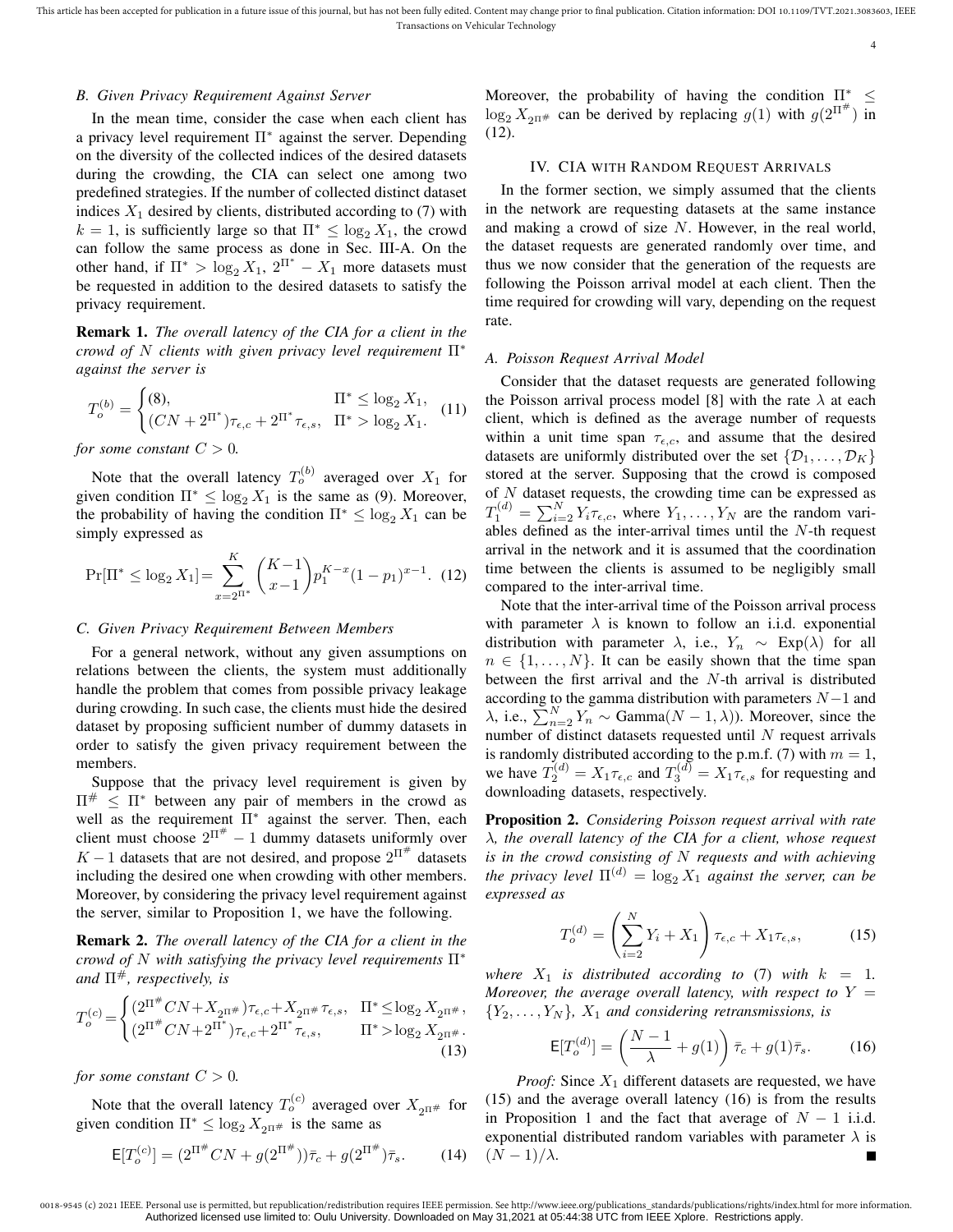## *B. Poisson Arrivals and Privacy Requirement Against Server*

If the target privacy level against the server is given, the clients can stop crowding if there are enough numbers of distinct datasets desired by the members of the crowd. Note that this scenario can be also seen as each dataset request arrives according to the independent Poisson arrival process model with rate  $\lambda/K$ <sup>3</sup>. Suppose that the clients are crowding until  $2^{\Pi^*}$  distinct datasets are desired in order to satisfy the given requirement. Let  $Z_1, \ldots, Z_K$  be the random variables denoting the first request arrival time of datasets  $\mathcal{D}_1, \ldots, \mathcal{D}_K$ , respectively, and let  $Z_{(1)}, \ldots, Z_{(K)}$  be the ascending order statics of  $Z_1, ..., Z_K$ , e.g.,  $Z_{(1)} = \min\{Z_1, ..., Z_K\}$  and  $Z_{(K)} = \max\{Z_1, \ldots, Z_K\}$ . Since the crowding is done when  $2^{\overline{11}^*}$  distinct datasets are desired, the crowding time can be written as  $T_1^{(e)} = (Z_{(2^{\Pi^*})} - Z_{(1)})\tau_{\epsilon,c}$ . Since the first arrival time of request for  $\mathcal{D}_k$  is following an independent exponential distribution, i.e.  $Z_k \sim \text{Exp}(\lambda/K)$ , the mean of the first order statistic is

$$
\mathsf{E}[Z_{(1)}] = \frac{1}{\lambda} \tag{17}
$$

and the mean of k-th order statistic, for  $k < K$  is

$$
\mathsf{E}[Z_{(k)}] = \frac{K}{\lambda} \left( \sum_{j=1}^{k} \frac{1}{K - j + 1} \right). \tag{18}
$$

Since  $2^{\Pi^*}$  different datasets are requested to achieve the target privacy level, we can get the overall latency as in the following.

Remark 3. *Considering that requests for each dataset are generated following the Poisson arrival process with rate* λ/K*, the overall latency of the CIA for a client with achieving the privacy level requirement* Π<sup>∗</sup> *, can be expressed as*

$$
T_o^{(e)} = 2^{\Pi^*} \tau_{\epsilon,c} + \left( Z_{(2^{\Pi^*})} - Z_{(1)} + 2^{\Pi^*} \right) \tau_{\epsilon,s}, \tag{19}
$$

*Moreover, the overall latency averaged with respect to*  $Z =$  $\{Z_{(1)}, Z_{(2^{\Pi^*})}\}\;$ *is* 

$$
\mathsf{E}[T_o^{(e)}] = 2^{\Pi^*} \bar{\tau}_c + \left(\frac{K \sum_{j=1}^{2^{\Pi^*}} \frac{1}{K-j+1} - 1}{\lambda} + 2^{\Pi^*}\right) \bar{\tau}_s. \tag{20}
$$

#### *C. Poisson Arrivals and Privacy Requirement b/w Members*

For the case when both the against-server and betweenclient privacy requirements are given, we can use a splitting approach similar to the one used in Sec. IV-B. Owing to the given privacy requirement between the members, we can split the request arrival rate of each dataset to  $\frac{\lambda}{K} 2^{\Pi^{\#}}$ . Suppose that the clients are crowding until  $2^{\Pi^*}$  distinct datasets are requested in order to satisfy the given privacy requirement against the server. Let  $Z'_1, \ldots, Z'_K$  be the random variables respectively denoting the first request arrival time of the datasets  $\mathcal{D}_1, \ldots, \mathcal{D}_K$  and let  $Z'_{(1)}, \ldots, Z'_{(K)}$  be the ascending order statics of  $Z'_1, \ldots, Z'_K$ . Then, from Proposition 3, we have the following result.

Remark 4. *Considering each dataset request follows the Poisson arrival process with rate*  $\frac{\lambda}{K} 2^{\Pi^{\#}}$ *, the overall latency of the CIA for a client, whose dataset request is in the crowd satisfying the privacy requirements* Π<sup>∗</sup> *and* Π#*, can be expressed as*

$$
T_o^{(f)} = 2^{\Pi^*} \tau_{\epsilon,c} + \left( Z'_{(2^{\Pi^*})} - Z'_{(1)} + 2^{\Pi^*} \right) \tau_{\epsilon,s}.
$$
 (21)

Moreover, the overall latency averaged with respect to  $Z' =$  $\{Z'_{(1)}, Z'_{(2^{\Pi^*})}\}\;$ *is* 

$$
\mathsf{E}[T_o^{(f)}] = 2^{\Pi^*} \bar{\tau}_c + \left( \frac{K \sum_{j=1}^{2^{\Pi^*}} \frac{1}{K - j + 1}}{2^{\Pi^*} \lambda} + 2^{\Pi^*} \right) \bar{\tau}_{\epsilon, s}.
$$
 (22)

#### V. EXPERIMENTS AND DISCUSSIONS

This section verifies the results obtained in Secs. III and IV via numerical experiments. For the experiments, we fix the number of datasets stored at the server to  $K = 256$ . Moreover, the simulation parameters to reflect the real world communication scenarios are chosen as follows:  $R = 500$ ,  $R_s = 1000$ meters, the transmission powers of a client and server are respectively fixed to  $P_c = 1$  and  $P_s = 100$  Watts, while the thermal noise power is  $P_n = 10^{-10}$  Watts. We assume that the request message and dataset sizes are  $M_c = 10^3$  bits and  $M_s = 10^6$  bits. Note that as the ratio  $M_s/M_c$  increases (and correspondingly  $\tau_{\epsilon,s}/\tau_{\epsilon,s}$  increases), the efficiency of the proposed CIA, compared to the individual information acquisition, increases. The bandwidth is set  $W = 10^8$  Hz and the path-loss exponent is fixed to  $\alpha = 3$  considering the urban outdoor scenarios. The outage probability threshold is chosen to be  $\epsilon = 0.001$  and the constant is fixed to  $C = e \approx 2.718$ .

Fig. 2 verifies the results obtained in Sec. III. First of all, Fig. 2a illustrates the overall latency of the CIA with no privacy requirements between the clients, i.e.,  $T_o^{(a)}$ , with respect to the size of the crowd. As shown in Proposition 1, the achieved privacy level against the server increases as the number of members in the crowd increases, while the overall latency is increasing almost linearly as the number of members increases. Note that the overall latency of the conventional individual information acquisition increases quadratically ( $\propto N^2$ ) for the same privacy level against the server as that of the CIA. Fig. 2b illustrates the comparison of the overall latency with perfect privacy requirement against the server  $(\Pi^* = 8)$  and different privacy requirements between the clients ( $\Pi^{\#} = 0$ , 4 8). Naturally, with larger privacy requirements between the clients, the overall latency increases. However, Fig. 2c shows that even though there are privacy requirements within the crowd, the CIA still outperforms the conventional individual information acquisition. Note that such communication-efficiency comes from the multicasting gain owing to the CIA as mentioned earlier.

Fig. 3 verifies the results obtained in Sec. IV. First, Fig. 3a illustrates the overall latency of the CIA with Poisson arrivals of the dataset requests  $T_o^{(d)}$ , with respect to the arrival rate. Furthermore, Fig. 3b illustrates the overall latency of the CIA with perfect privacy requirement against the server and different privacy requirements between the clients ( $\Pi^{\#}$  =

<sup>&</sup>lt;sup>3</sup>Strictly saying, we split (or thin) the original Poisson arrival process in to  $K$  independent processes, which is not exactly the same as the original random process.